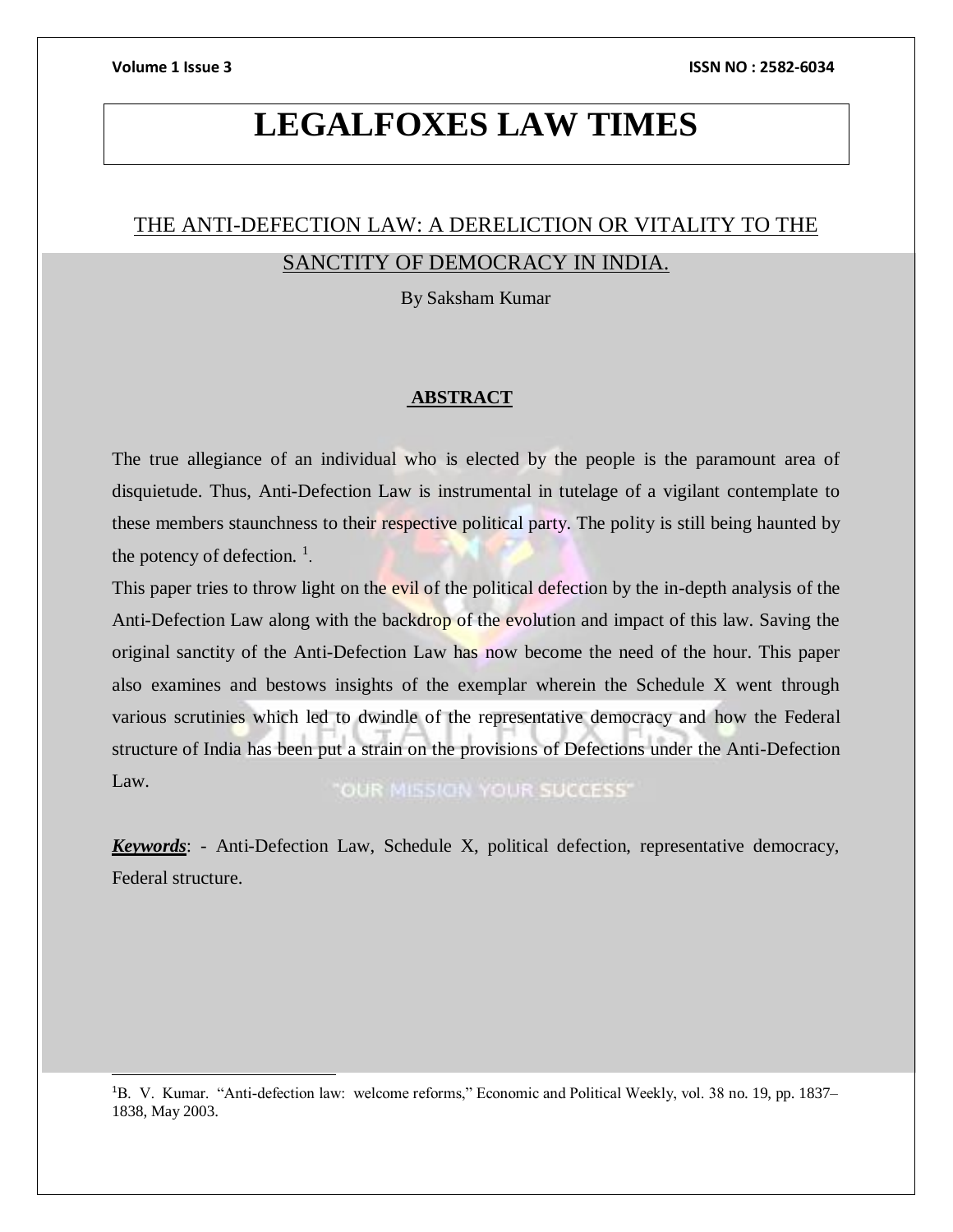# **INTRODUCTION**

India has espoused a Parliamentary semblance of Government and for its subsistence and also for safeguarding the perennially of the Parliamentary form of Government the Anti-Defection Law proves out to play an instrumental mantle as whenever the regime of a party is hampered the party gets collapsed. The pursuit of dishonesty in the vicinity of one's own political party has been time-honored. The obduracy for authority has been dernier cri since time immemorial. However, the virtue of constitutionalism is annihilating by the ill-effects of defection.

The Ministry of Home Affairs in one of its studies has given the definition of defection and it defines defection as it means inter alia to a legislator's loyalty's diaspora from one political party to another which seriatim is identifiable.<sup>2</sup>.

Anti-Defection law was incorporated under our Indian Constitution by the virtue of 52nd Amendment Act, 1985 which resulted in an epitome of the Xth Schedule in the Indian Constitution, and it also ended up amending the Articles 101, 102, 190 and 191 of the Indian Constitution<sup>3</sup> which provides for the process and grounds for disqualification of any member of either the Parliament or State Legislature. This amendment was brought during the time period when the government of Rajiv Gandhi was in competence.

*The 52nd Amendment Act's statement of Objects and Reasons read as follows: -*

The ungodly of political defections has been a matter of national perturb. If it is not combated, it is likely to undermine the very substratum of our democracy and the principles which sustain it.<sup>4</sup> OUR MISSION YOUR SUCCI

 $\overline{a}$ 

<sup>2</sup>L.P. Singh, "Political development or political decay in India?" Research Planning and Review Division, Ministry of Home Affairs, Government of India, Defections, 1968. University of British Columbia, Pacific Affairs, vol. 44, no. 1, pp. 65–80, Spring 1971.

<sup>3</sup> INDIA CONST., arts. 101, 102, 190, 191.

<sup>4</sup> Jenna Narayan, 'Defect-Shun': Understanding Schedule X to the Constitution of India, INDIA LAW JOURNAL (2007).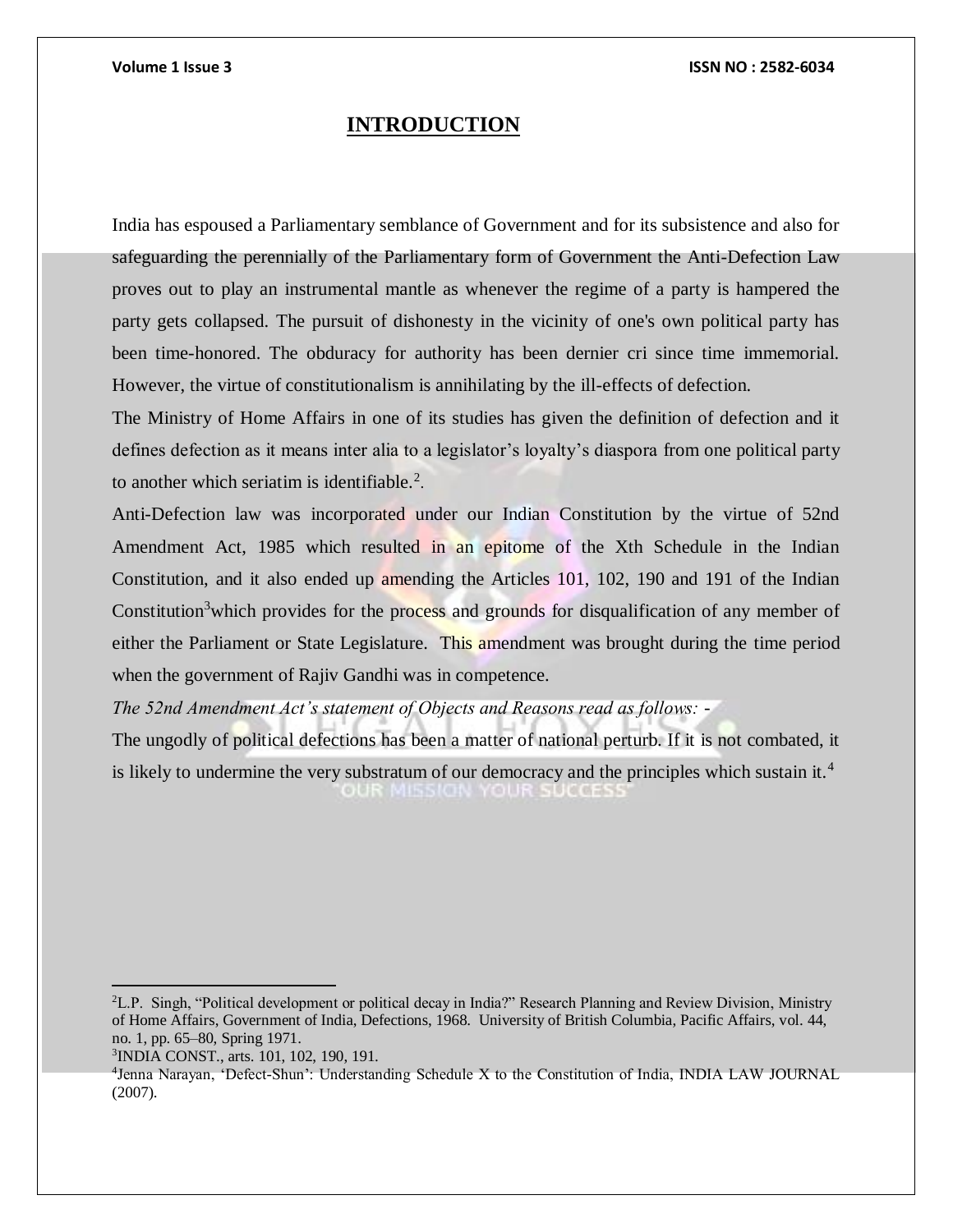$\overline{a}$ 

# **EVOLUTION**

The fourth general elections of 1967 which is customarily known as the watershed moment in the democracy of India has laid down the foundation stone for the evolution of the Anti-Defection Law in India. During this election, the Congress lost the election majority amongst the sixteen states that went for the polls for the elections, as a result of which Congress was successful in deploying Government in just a single state out of those sixteen states. Horse-Trading was a well versed phrase used to the practice wherein the changing of political parties took place by the members for the gain of office.<sup>5</sup>The ' *Aaya Ram Gaya Ram'* is a voguish phrase which was a result of Gaya Lal, a MLA of Haryana swapping his party thrice in a single day in 1967. This year of 1967 beholds the founding of a coalition government.

Hence, in the year 1967, emergence of a new committee took place in order to exclusively deal with the matter of disqualification and which in turn gave ample exhortation on the subject matter of disqualification. In between the time span of 1967 to 1971, more than 1900 MLAs and nearly 142 Mps switched their interest from their political parties as a result of which the Government of many states inclusive of that of Haryana was collapsed. Later, after pondering those recommendations made by the committee, a 32nd Constitution Amendment Bill was introduced in the year 1973 which dealt with the recommendations which were put forward by the committee however this bill was lapsed and then 48th Constitution Amendment Bill, 1984 was introduced and this bill was later passed and called the 'Anti Defection law' in the year 1985.

However, not sufficient heed was paid to these issues initially and it was not grappled with congruously for verging on for a longer span of time and well-nigh after seventeen years from the general election mishap of 1967, the Anti-Defection law was introduced in the year 1985 in order to deal with these defectors.

# **PROVISIONS UNDER ANTI-DEFECTION LAW**

The copious grounds for disqualification are enumerated under rule 2 of the Tenth Schedule, of the Indian Constitution, which are as follows: -

<sup>5</sup> J. K. Mittal, Parliamentary Dissent, Defection and Democracy, 35 J. INDIAN L. INSTI. vii (1991).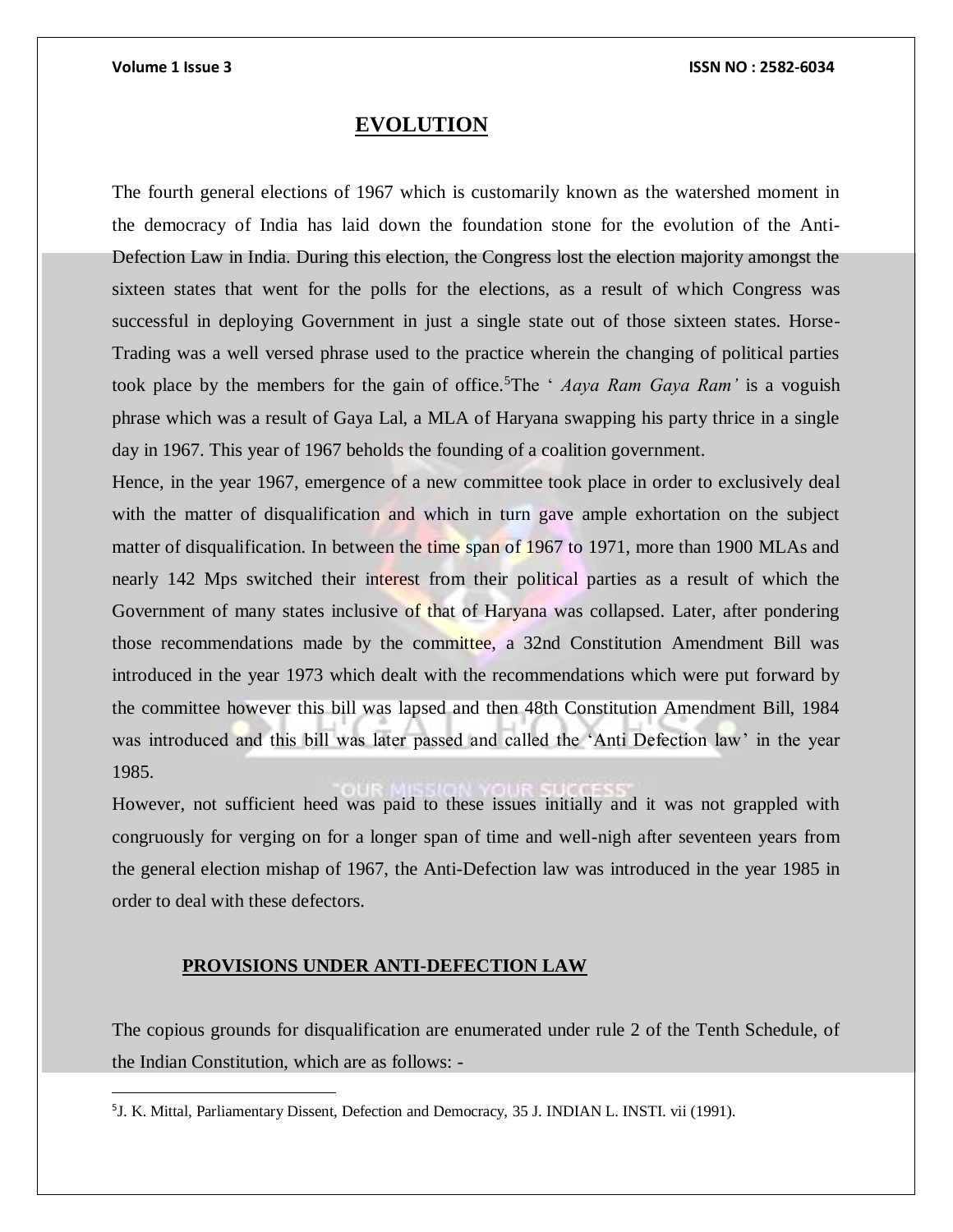# *For a member of a house who are aligned to any political party: -*

When he voluntarily resigns from his political party or when he votes or steer clear of voting in the legislature in accordance with the directives of his political party.

However, there subsists an exception to this rule i.e. if that member of the political party has taken antecedent consent or is connive from the political party within a time period of fifteen days from such voting or abstention, he shall not be disqualified.

# *For an Independent Member: -*

Disqualification of an Independent Member shall take place when he joins a political member right after the election, if he has been elected as an independent member.

# *For a Nominated Member: -*

Disqualification of a nominated member takes place under the Anti-Defection Law if such a nominated member who wasn't a member of any political party earlier joins a political party six months right after he becomes a member of the legislature.

# "OUR MISSION YOUR SUCCESS"

# **EXCEPTIONS: -**

The rule 3, 4 and rule 5 explains the exceptions to the disqualification: -

An individual either member of a house who be an adherent of a political party, or an independent member or even a nominated member will not be disqualified if his original political party has come into a merger with another political party, and in such a merger, if he along with some of the other members of that old political party joins and become members of the political party so formed by the virtue of such merger, or if he and the other members of the old political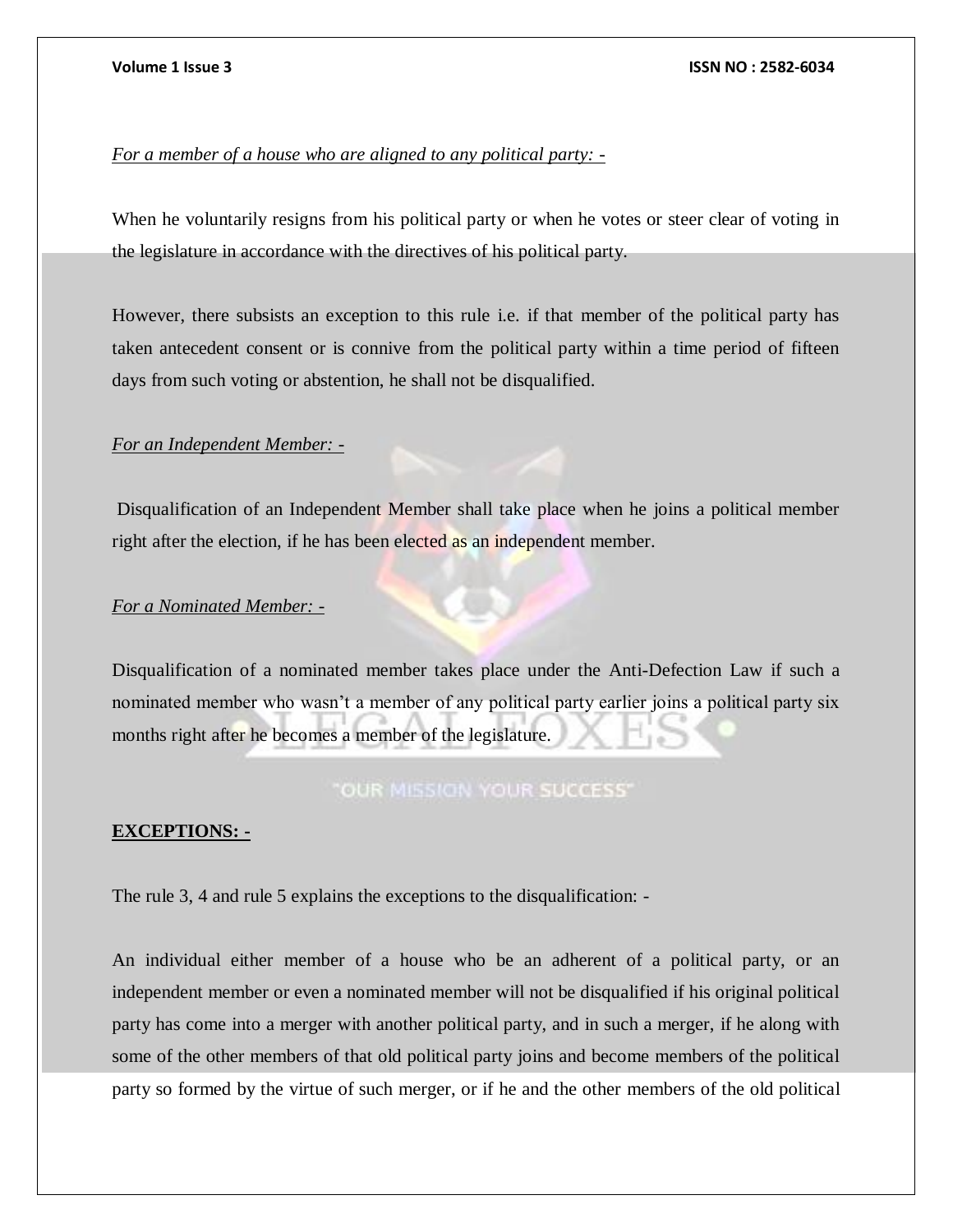party form and function as a separate group by the way of opting out from the old political party. However, this provision of merger of the political parties would be permissible and operative only if not less than the two-third members out of the total members of the political party in the house have agreed to such merger.

Later, the 91st Amendment Act, 2003 made the change that at least two-third members of the old political party must be in support of the merger which was earlier one-third of the elected members of a political party were prerequisite to be in benevolence of the merger of the political party.

## **Disqualification Power: -**

According to rule 6 of the law, the disqualification power is vested with the Presiding Officer who is the Chairman or the Speaker of the House regarding the final decision of disqualification of any member.

However, if the disqualification in question is regarding a complaint filed against the Chairman or the Speaker of the House, then in such a situation the decision for disqualification is conferred with a member of the house who is elected by that particular House.

In the words of a member of Congress during a Lok Sabha session, Mr. K.P. Unnikrishnan said that the role of Speaker as a sole depot of all the judgment regarding the disqualification of **LIST SEE OF BESSIE** members, the speaker gets power to play havoc. 6

# **Judicial review under the law: -**

According to the Rule 7 of the law, the High Court's under Article 226 and 227 of the Constitution and the Supreme Court under the Article Articles 32 and 136 of the Constitution couldn't exercise the power of Judicial Review of the decision of the Speaker or Chairperson in case of the matters related to the disqualification of a member of a house.

<sup>6</sup> Javed M. Ansari, Anti-defection law: The great divide, INDIA TODAY (Jun. 20, 2013) [,http://indiatoday.intoday.in/story/controversy-over-anti-defection-law-interpretation-puts-judiciary-and](http://indiatoday.intoday.in/story/controversy-over-anti-defection-law-interpretation-puts-judiciary-and-executiveon-collision-course/1/306142.html)[executiveon-collision-course/1/306142.html.](http://indiatoday.intoday.in/story/controversy-over-anti-defection-law-interpretation-puts-judiciary-and-executiveon-collision-course/1/306142.html)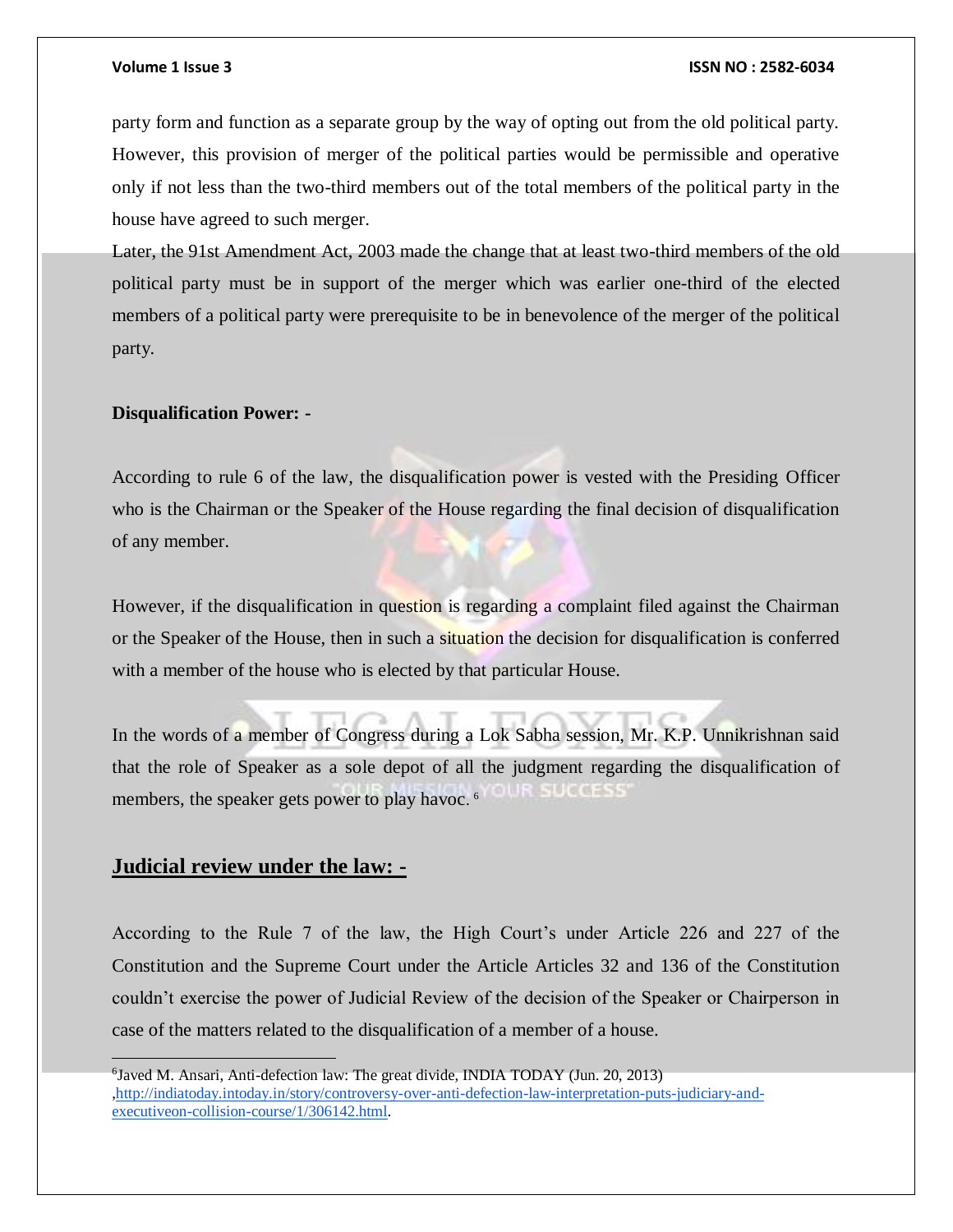There existed various loops holes in the Anti-Defection law which were raised as an issue before the Supreme Court which the Supreme Court resolved by the aid of judicial pronouncements which are as follows: -

 $\triangleright$  The first issue rose before the Supreme Court was whether schedule X was in violation of Article 105 as well as Article 194 of the Indian Constitution freedom of speech and expression enumerated under Article 19(1) of the Indian constitution and even the basic structure of the Indian constitution?

The Supreme Court in the case of KihotoHollohon v. Zachilhu and Others<sup>7</sup>, held that the provisions under schedule X are not in violation of Article 105 and Article 194 of the Indian Constitution, freedom of speech and expression and even the basic structure of the Indian constitution.

 $\triangleright$  The next issue was raised regarding the rule 7 of the Schedule X regarding the bar put on the Jurisdiction of all the courts in India regarding the power of Judicial Review?

The Supreme Court in the case of KihotoHollohon v. Zachilhu and Others<sup>8</sup>, held that the Speaker while deciding on the matters related to disqualification of the members of a politician party, acts merely as a tribunal and his decisions are subjected to the scrutiny under judicial review by the High Court as well the Supreme Court.

OUR MISSION YOUR SUCCESS"

 $\triangleright$  The next issue raised before the Supreme Court was does a mere registration would amount to voluntarily giving up the membership of a political party?

The Supreme Court gave the answer to this issue in the case of Ravi S Naik v. Union India<sup>9</sup> and it was held that the term voluntarily giving up the membership as a wider term and even an

<sup>&</sup>lt;sup>7</sup>KihotoHollohon v. Zachilhu and Others, AIR 1993 SC 412.

<sup>8</sup>KihotoHollohon v. Zachilhu and Others, AIR 1993 SC 412.

<sup>9</sup>Ravi S Naik v. Union India, AIR 1994 SC 1558.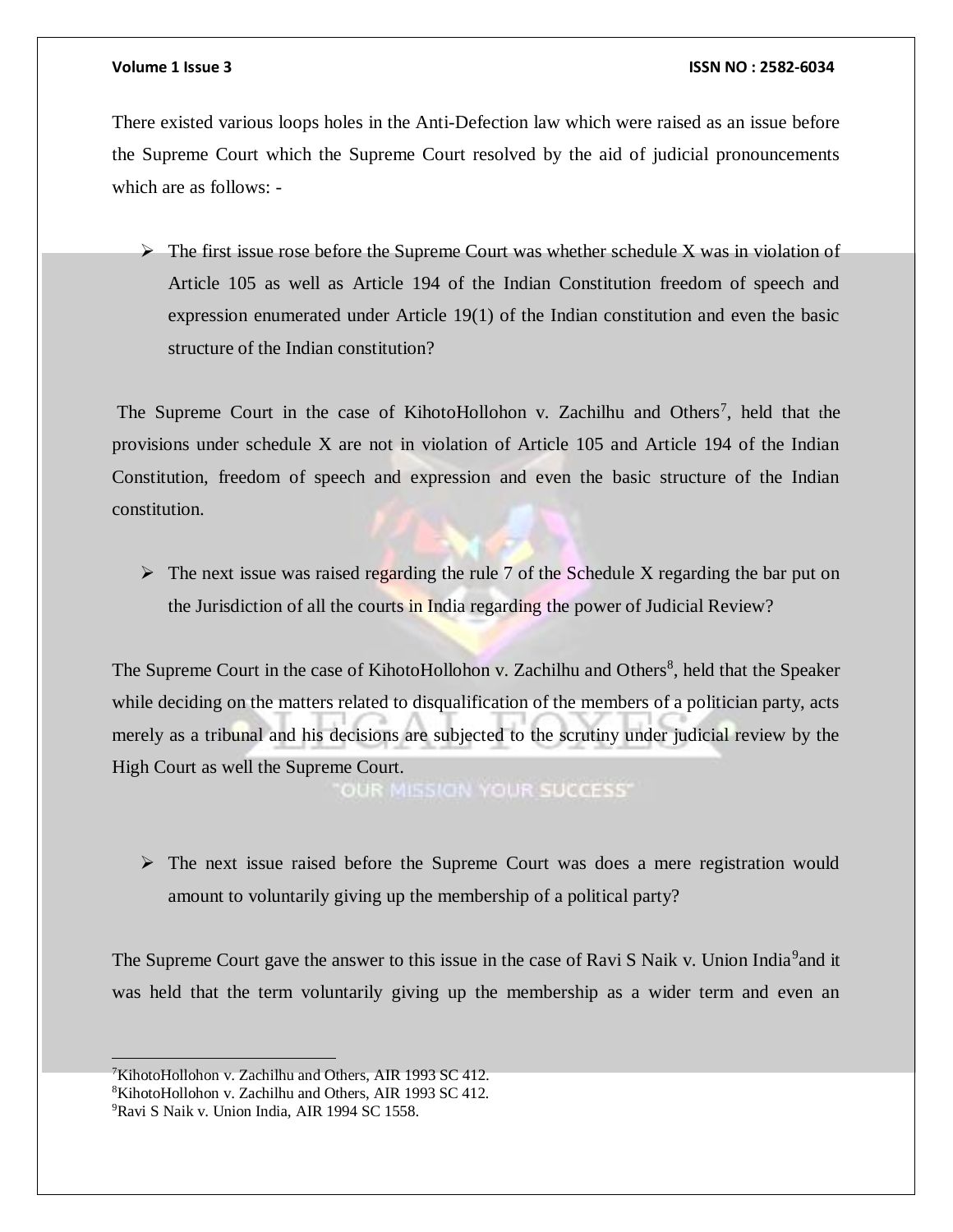conduct of a member of a political party can also be instrumental to drawn inference apropos to the giving up of the membership.

In the case of,Shri Rajesh Verma v. Shri Mohammad ShahidAkhlaque, BSP, <sup>10</sup>it was held by the court that if a member of a political party gives any speech in a public place that he is in affiliation to any other political party by heart, then it will lead to the disqualification of that particular member from his original political party.

 $\triangleright$  The next issue raised was that after being expelled out from the original political party if that individual joins another political party does it lead to voluntarily giving up the membership or not?

It was held by the Supreme Court in the case of G. Vishwanathan v. Speaker, Tamil Nadu Legislative Assembly,<sup>11</sup> that whenever a person is expelled out of a political party, he becomes an unattached member in the house and even then he holds on to be a member of his original party and owns a sense of locality to his original party and if he joins another political party after being expelled out, he is automatically said to have voluntarily given up the membership of the original political party.

 $\triangleright$  The other issue put forward before the Supreme Court was that validity of the finality of the decision of the Speaker regarding the disqualification of a member?

In the case of KihotaHollohon v. Zachilhu and others<sup>12</sup>, the Supreme Court held the finality of the decision of the Speaker regarding the disqualification of a member as valid however the High Court and Supreme Court can review such decision of the Speaker.

<sup>10</sup>Shri Rajesh Verma v. Shri Mohammad ShahidAkhlaque, BSP (January 27, 2008).

<sup>&</sup>lt;sup>11</sup>G. Vishwanathan v. Speaker, Tamil Nadu Legislative Assembly, (1996) SCC 353.

<sup>12</sup>KihotaHollohon v. Zachilhu and others, AIR 1993 SC 412.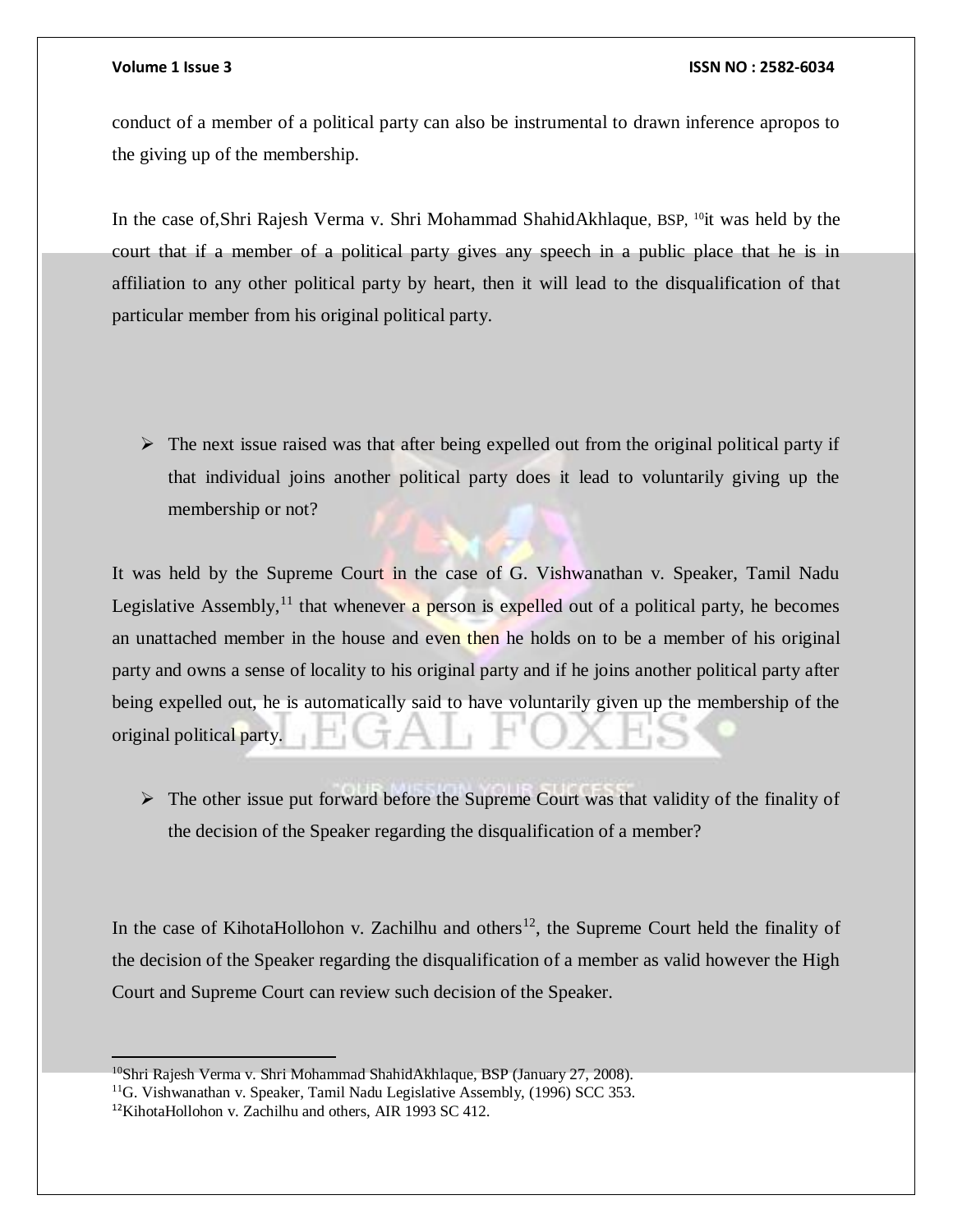$\triangleright$  The other issue which was raised before the Supreme Court was whether the Speaker can review his own decision regarding the disqualification of a member?

In the case of Dr. Kashinath G Jhalmi v. Speaker, Goa Legislative Assembly<sup>13</sup>, the Supreme Court held that the schedule X doesn't provide for any such provisions wherein the Speaker can review his own decision.

# **Merits Of the Anti-Defection Law: -**

- Anti-Defection Law prevents the speedy shift of a member from one political party to another, which brings about stability in the political party.
- ◆ Anti-Defection Law tends to promote discipline within a political party.
- Anti-Defection Law prevents unsteadiness in the Government.
- Anti-Defection Law ensures the promotion of a cardinal relation between the Government and the people of a nation.
- The incorporation of Anti-Defection Law has led to establishment of moral values in the political backdrop.

# **De-Merits Of the Anti-Defection Law: -**

- The Anti-Defection Law somehow curtails the concept of basic freedom of speech and expression of the citizens of a nation as well the members of the Parliament.
- Anti-Defection law brings about a lack of accountability of the parliament.

# **Recommendations of various committees:**-

 $\overline{a}$ 

<sup>13</sup>Dr. Kashinath G Jhalmi v. Speaker, Goa Legislative Assembly (1993), 2 SCC 703.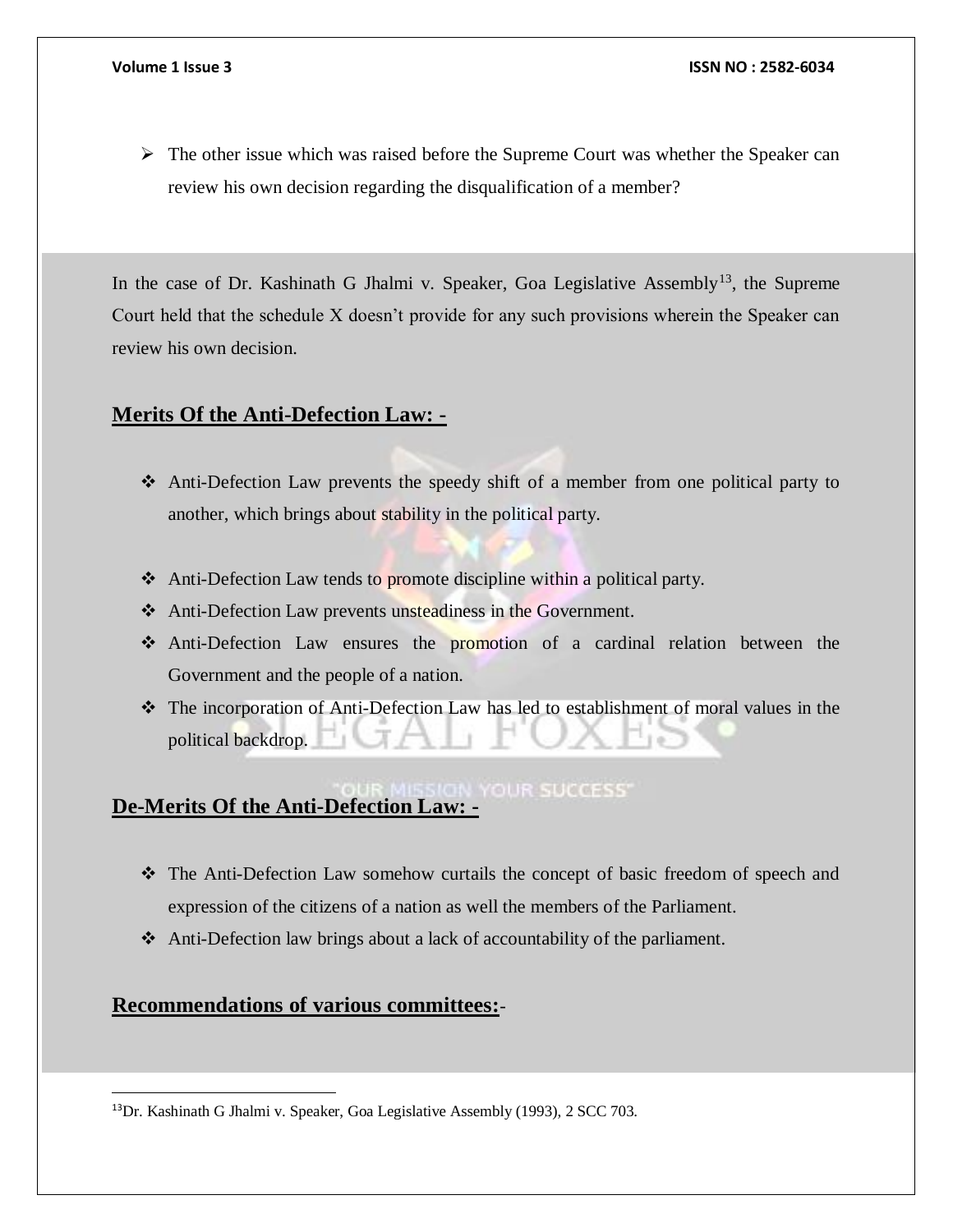1st: *Dinesh Goswami Committee on Electoral Reforms (1990): -*

According to this committee, the disqualification should be decided by the President or the Governor of a state and on the recommendations and advice of the Election Commission.

## 2nd: *Law Commission 170th Report, 1999: -*

This Law Commission Report gave the suggestion regarding the provision in the law that leads to the exemption of mergers as well as splits should be removed.

The issuance of whips by the various political parties should be limited by these political parties and it should be issued only at the time when there is an imminent danger to the Government.

# 3rd: *Election Commission: -*

They gave similar recommendations like that of the Dinesh Goswami Committee on Electoral Reforms and they recommended that the decision regarding the disqualification of member under the Xth Schedule should be made by the President or the Government on the aid and advice of the Election Commission and this advice rendered by the Election Commission must not merely be advisory in nature but it must also be binding on the President or the Governor whoever decides the matter of disqualification under the Anti-Defection Law.

# 4th: *Constitution Review Commission, 2002: -*

This Commission made the following recommendation: -

The ones, who are so disqualified under Schedule X, must be refrained from holding any public office or any public post which is remunerative in nature as long as the duration of the remaining term.

Any vote which such defector casts must be treated as null and void in respect of the matter related to toppling the Government.

# **Conclusion**